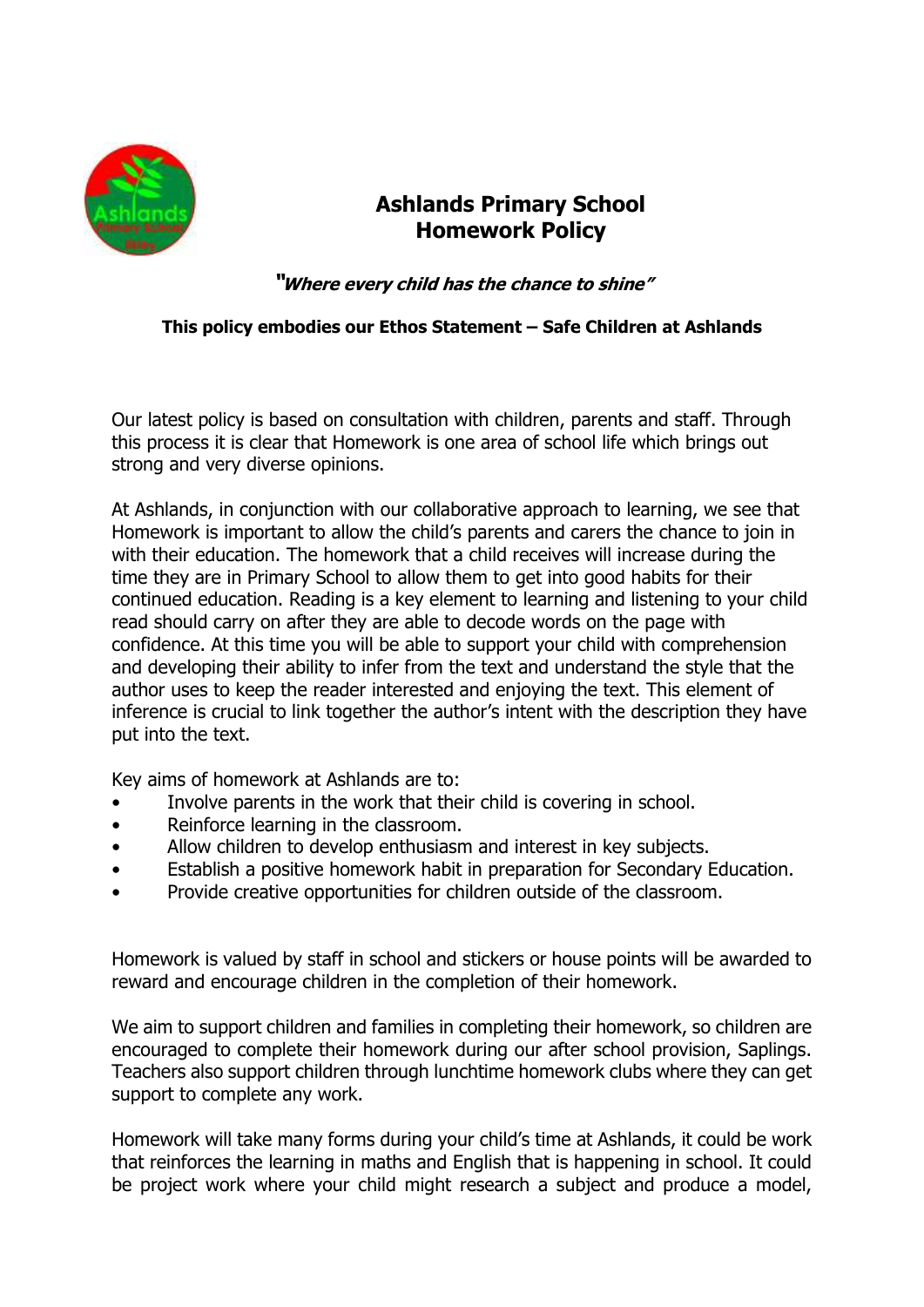information or presentation for the class. We understand the busy lives that people have outside of school and if any homework presents problems then please talk to your child's class teacher.

Persevering with homework or subjects that children find difficult is a key life skill. It also allows children to seek help and support from the adults in school or at home. Asking for help is the first step towards understanding something and being able to achieve the very best that a child is capable of.

We understand that Primary education may have changed significantly since parents or carers were in the school system, but we will support people at home through parent briefing evenings and policies for calculations. If you are not sure about anything then please ask your child's class teacher who will be able to support you and explain.

Homework expectations will change as your child progresses through school.

In Foundation Stage children will receive homework tasks to reflect the learning taking place in class. Reading sheets and books will be sent home when staff know your child is able to read independently and they are ready to share them with you at home.

Year One children have daily reading and spellings practice. They have a weekly phonics activity linked to their spellings and a maths activity. They also receive occasional Integrated Curriculum homework.

In Year Two children are expected to read their reading books every night. They also receive weekly spellings to learn. Additional maths and English homework is sent home as needed to support/ practise the work done in school. Each half term holiday, we try to send home a 'Homework Grid' with a pick and mix approach, this gives the children a chance to use their own learning style and to decide how to record their work through photos, posters or written report etc.

In Year 3 and 4 children have weekly spellings and the children are asked to write the word in context using grammar or 'wow' words that they have learnt recently. There is one other piece of homework generally maths or English but it can be in connection with the Integrated curriculum topic.

In Year 5 children has a weekly spelling list every Friday. Children are asked to put the words into sentences to show they understand the meaning of the word. Maths every week, an activity to consolidate the week's learning which children should be able to do independently. Integrated curriculum projects, focus week, Science or Book weeks have homework set as appropriate to these activities.

In Year 6 children receive spellings every week with a related task, a Maths task which is differentiated and based on work covered during the week and work related to the Integrated curriculum this could be research and is not every week. In Term 2 the children have SPaG.com tests, SPaG worksheet, an Easter holidays revision pack and extra Maths. After Easter Maths questions-testbase are set as homework and Grammar